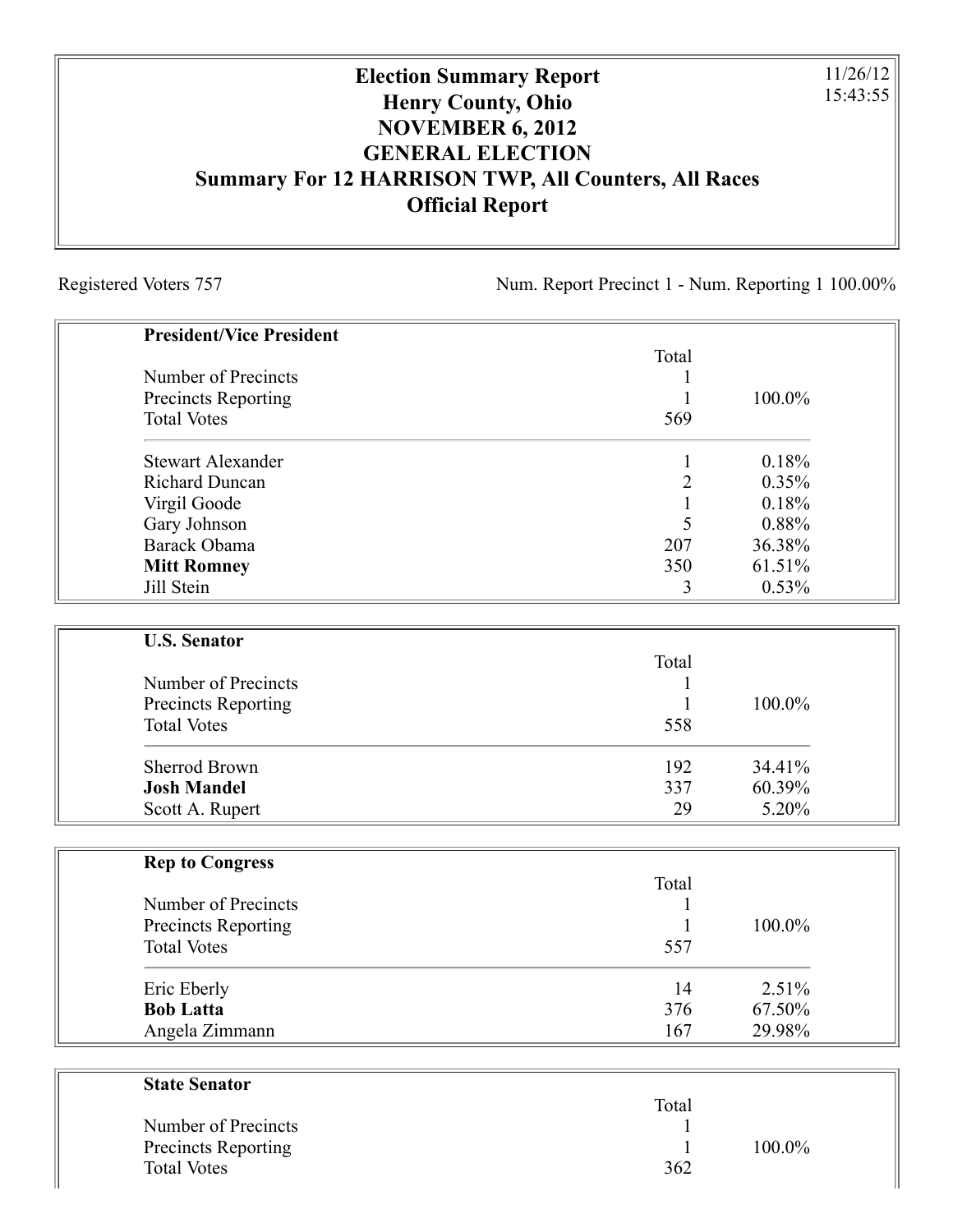| <b>Cliff Hite</b>                  | 362        | 100.00% |
|------------------------------------|------------|---------|
| <b>State Representative</b>        |            |         |
|                                    | Total      |         |
| Number of Precincts                |            |         |
| Precincts Reporting                |            | 100.0%  |
| <b>Total Votes</b>                 | 542        |         |
|                                    |            |         |
| John H. Vanover                    | 153        | 28.23%  |
| Lynn R. Wachtmann                  | 389        | 71.77%  |
|                                    |            |         |
| <b>County Comm 1-2-2013</b>        |            |         |
|                                    | Total      |         |
| Number of Precincts                |            |         |
| Precincts Reporting                |            | 100.0%  |
| <b>Total Votes</b>                 | 536        |         |
|                                    |            |         |
| <b>Glenn A. Miller</b>             | 372        | 69.40%  |
| Richard C. Myers                   | 164        | 30.60%  |
|                                    |            |         |
| County Comm 1-3-2013               |            |         |
|                                    | Total      |         |
| Number of Precincts                |            |         |
| Precincts Reporting                |            | 100.0%  |
| <b>Total Votes</b>                 | 398        |         |
| <b>Robert E. Hastedt</b>           | 398        | 100.00% |
|                                    |            |         |
| <b>County Auditor</b>              |            |         |
|                                    | Total      |         |
| Number of Precincts                | 1          |         |
| Precincts Reporting                |            | 100.0%  |
| <b>Total Votes</b>                 | 385        |         |
| <b>Kevin Garringer</b>             | 385        | 100.00% |
|                                    |            |         |
| <b>Prosecuting Attorney</b>        |            |         |
| Number of Precincts                | Total<br>1 |         |
| Precincts Reporting                |            | 100.0%  |
| <b>Total Votes</b>                 | 415        |         |
|                                    |            |         |
| John H. Hanna                      | 415        | 100.00% |
| <b>Clerk of Court Common Pleas</b> |            |         |
|                                    | Total      |         |
| Number of Precincts                |            |         |
| Precincts Reporting                |            | 100.0%  |
| <b>Total Votes</b>                 | 390        |         |
|                                    |            |         |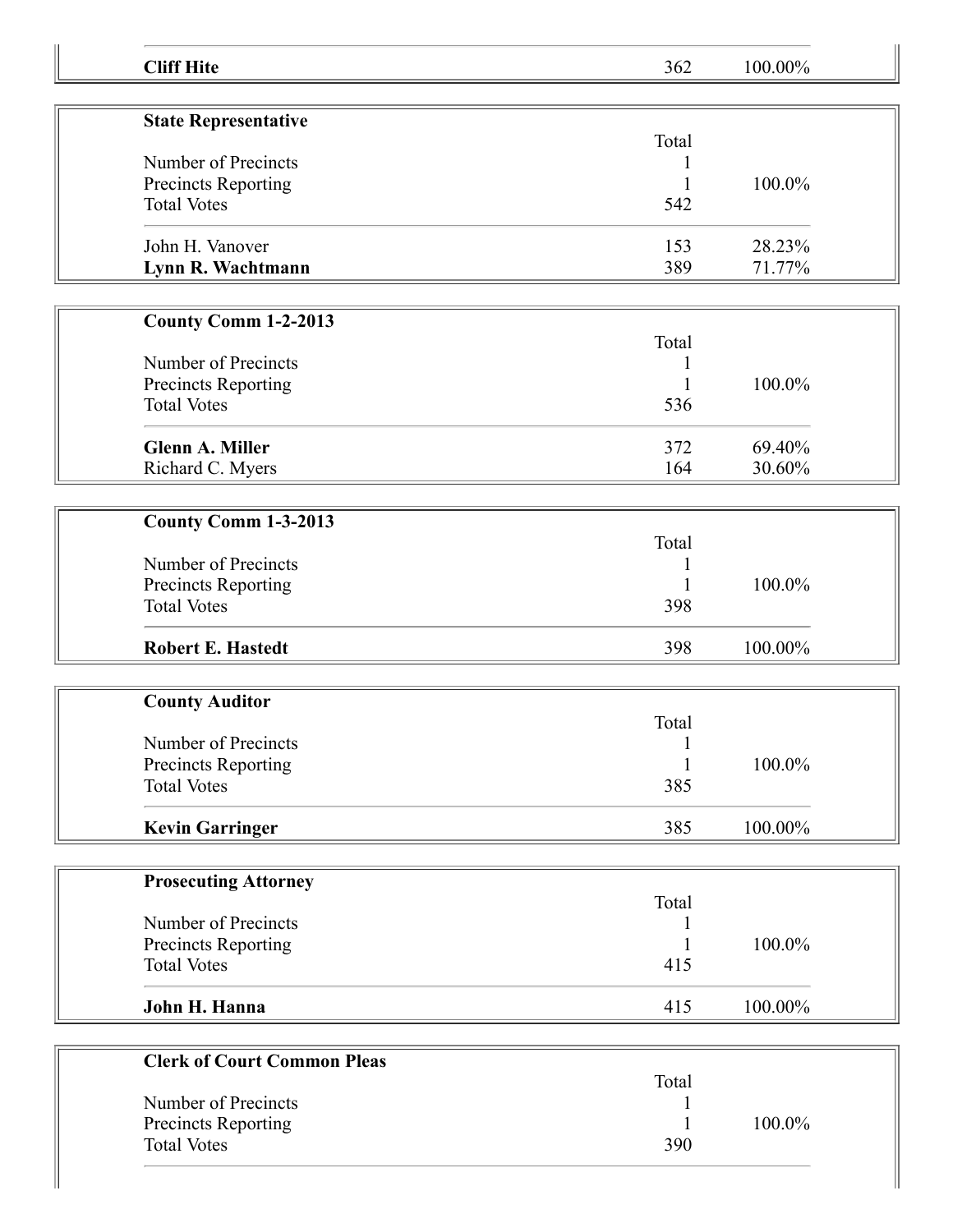| <b>Connie L. Schnitkey</b>      | 390   | 100.00%   |
|---------------------------------|-------|-----------|
|                                 |       |           |
| <b>Sheriff</b>                  |       |           |
|                                 | Total |           |
| Number of Precincts             |       |           |
| <b>Precincts Reporting</b>      |       | 100.0%    |
| <b>Total Votes</b>              | 561   |           |
| <b>Michael Bodenbender</b>      | 409   | 72.91%    |
| John J. Nye                     | 152   | 27.09%    |
|                                 |       |           |
| <b>County Recorder</b>          |       |           |
|                                 | Total |           |
| Number of Precincts             |       |           |
| Precincts Reporting             |       | 100.0%    |
| <b>Total Votes</b>              | 355   |           |
| Sara L. Myles                   | 355   | 100.00%   |
|                                 |       |           |
| <b>County Treasurer</b>         |       |           |
|                                 | Total |           |
| Number of Precincts             |       |           |
| Precincts Reporting             |       | 100.0%    |
| <b>Total Votes</b>              | 539   |           |
| Zachary T. Riley                | 251   | 46.57%    |
| <b>Calvin G. Spiess</b>         | 288   | 53.43%    |
|                                 |       |           |
| <b>County Engineer</b>          |       |           |
|                                 | Total |           |
| Number of Precincts             |       |           |
| <b>Precincts Reporting</b>      | 1     | $100.0\%$ |
| <b>Total Votes</b>              | 351   |           |
| <b>Timothy J. Schumm</b>        | 351   | 100.00%   |
|                                 |       |           |
| <b>County Coroner</b>           |       |           |
|                                 | Total |           |
| Number of Precincts             |       |           |
| Precincts Reporting             |       | 100.0%    |
| <b>Total Votes</b>              | 408   |           |
| <b>Marek Skoskiewicz</b>        | 408   | 100.00%   |
|                                 |       |           |
| <b>State Board of Education</b> |       |           |
|                                 | Total |           |
| Number of Precincts             |       |           |
| Precincts Reporting             |       | 100.0%    |
| <b>Total Votes</b>              | 356   |           |
|                                 |       |           |
| Stanley Jackson                 | 116   | 32.58%    |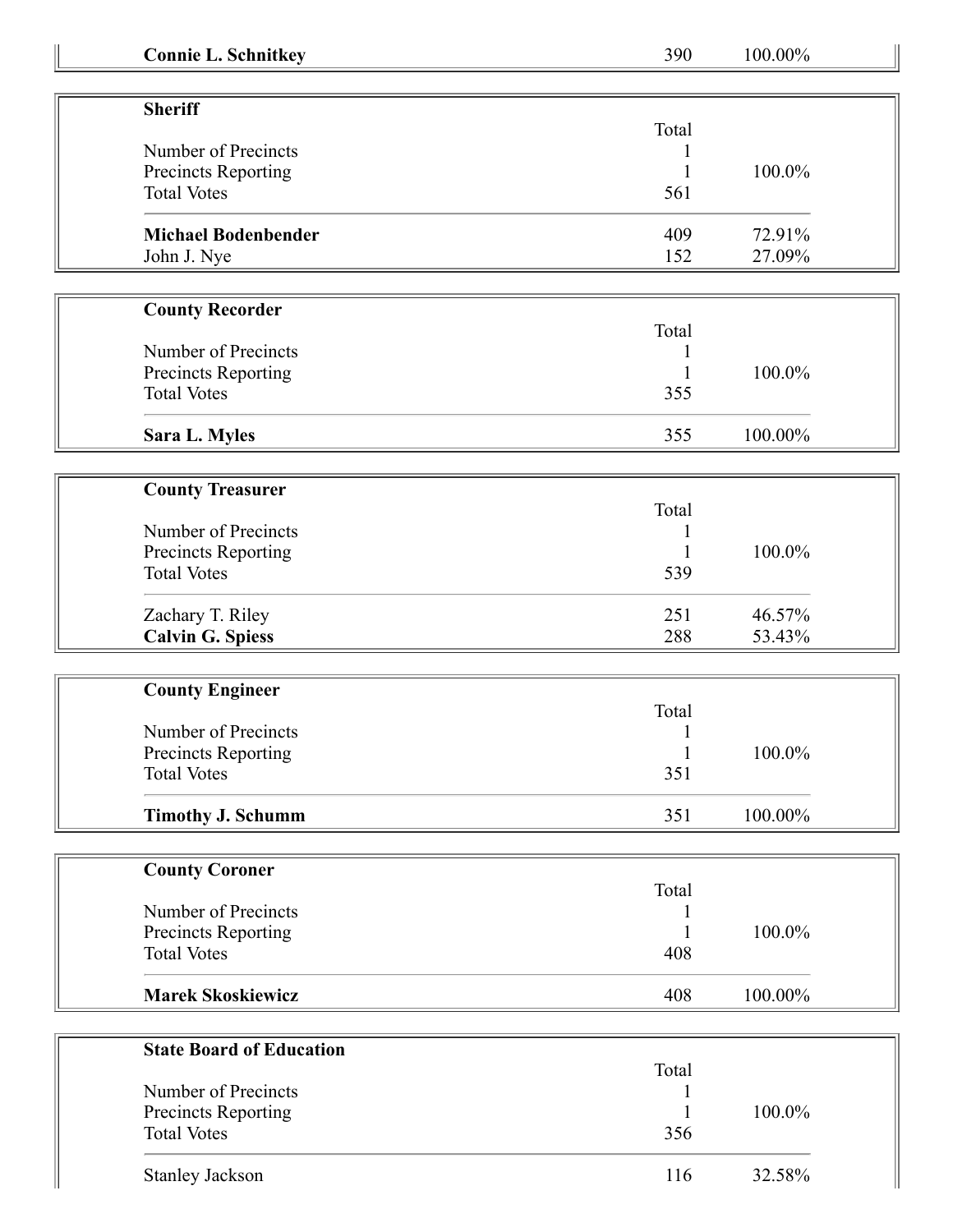| Ann E. Jacobs |  |  |  |  |
|---------------|--|--|--|--|
|---------------|--|--|--|--|

**Ann E. Jacobs** 240 67.42%

| Justice Sup Crt 1-1-2013   |       |           |
|----------------------------|-------|-----------|
|                            | Total |           |
| Number of Precincts        |       |           |
| <b>Precincts Reporting</b> |       | $100.0\%$ |
| <b>Total Votes</b>         | 414   |           |
| <b>Terrence O"Donnell</b>  | 317   | 76.57%    |
| Mike Skindell              | 97    | 23.43%    |

## **Justice Sup Crt 1-2-2013**

| Number of Precincts<br>Precincts Reporting<br><b>Total Votes</b> | Total<br>411 | 100.0% |
|------------------------------------------------------------------|--------------|--------|
| <b>Robert R. Cupp</b>                                            | 239          | 58.15% |
| William M. O'Neill                                               | 172          | 41.85% |

## **Justice Sup Crt 12-31-2014**

|                            | Total |           |
|----------------------------|-------|-----------|
| Number of Precincts        |       |           |
| <b>Precincts Reporting</b> |       | $100.0\%$ |
| <b>Total Votes</b>         | 393   |           |
| <b>Yvette McGee Brown</b>  | 81    | 20.61%    |
| <b>Sharon L. Kennedy</b>   | 312   | 79.39%    |

| <b>Judge of Court of Appeals</b> |       |            |
|----------------------------------|-------|------------|
|                                  | Total |            |
| Number of Precincts              |       |            |
| Precincts Reporting              |       | 100.0%     |
| <b>Total Votes</b>               | 309   |            |
| John R. Willamowski              | 309   | $100.00\%$ |

| <b>State Issue 1</b> |       |        |
|----------------------|-------|--------|
|                      | Total |        |
| Number of Precincts  |       |        |
| Precincts Reporting  |       | 100.0% |
| <b>Total Votes</b>   | 512   |        |
| <b>YES</b>           | 112   | 21.88% |
| NO                   | 400   | 78.13% |

| <b>State Issue 2</b>       |       |        |
|----------------------------|-------|--------|
|                            | Total |        |
| Number of Precincts        |       |        |
| <b>Precincts Reporting</b> |       | 100.0% |
| <b>Total Votes</b>         | 522   |        |